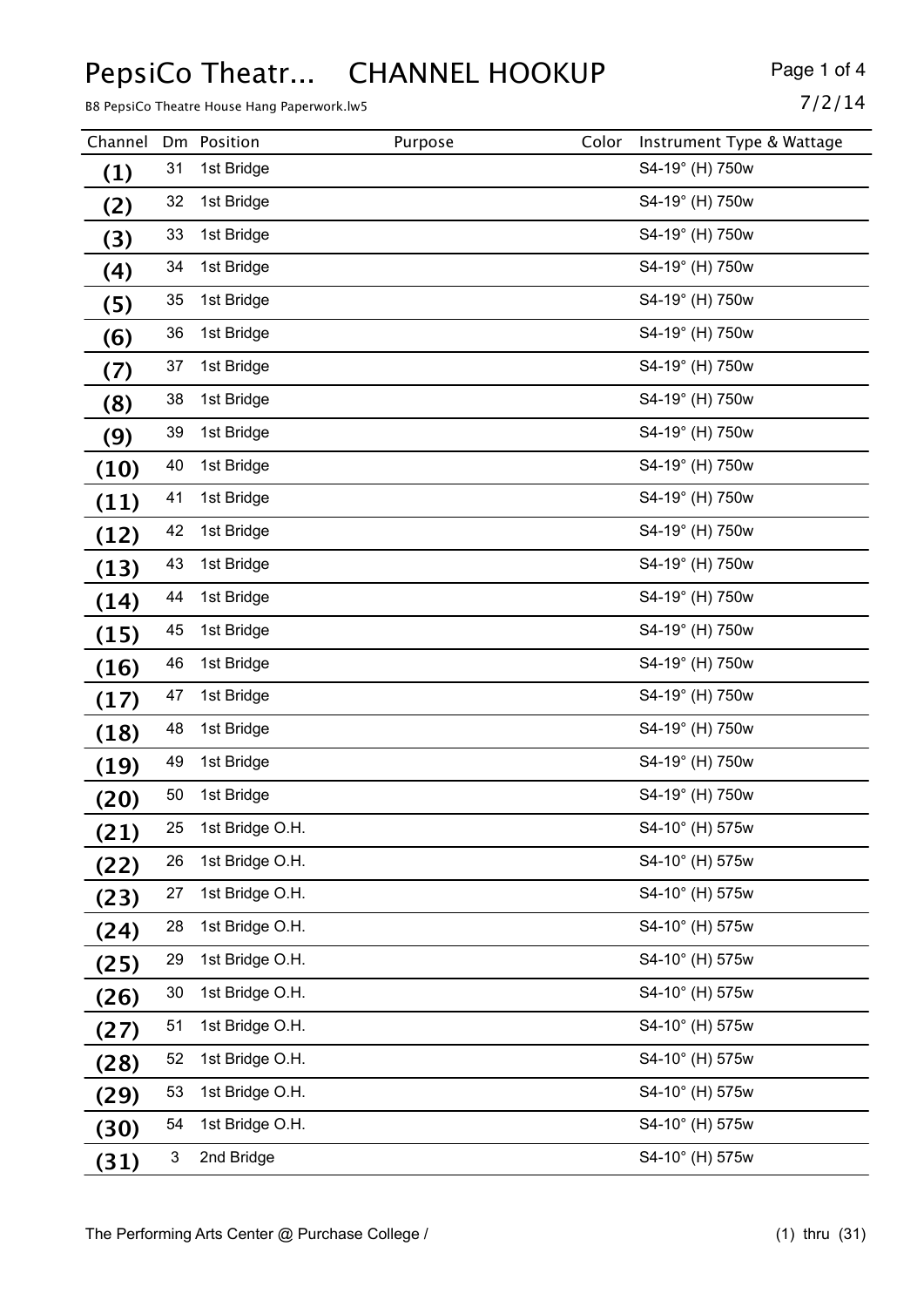### PepsiCo Theatr... CHANNEL HOOKUP Page 2 of 4

B8 PepsiCo Theatre House Hang Paperwork.lw5  $7/2/14$ 

|--|--|--|--|--|

| Channel |                | Dm Position              | Purpose | Color | Instrument Type & Wattage |
|---------|----------------|--------------------------|---------|-------|---------------------------|
| (32)    | 4              | 2nd Bridge               |         |       | S4-10° (H) 575w           |
| (33)    | 5              | 2nd Bridge               |         |       | S4-10° (H) 575w           |
| (34)    | 6              | 2nd Bridge               |         |       | S4-10° (H) 575w           |
| (35)    | $\overline{7}$ | 2nd Bridge               |         |       | S4-10° (H) 575w           |
| (36)    | 18             | 2nd Bridge               |         |       | S4-10° (H) 575w           |
| (37)    | 19             | 2nd Bridge               |         |       | S4-10° (H) 575w           |
| (38)    | 20             | 2nd Bridge               |         |       | S4-10° (H) 575w           |
| (39)    | 21             | 2nd Bridge               |         |       | S4-10° (H) 575w           |
| (40)    | 22             | 2nd Bridge               |         |       | S4-10° (H) 575w           |
| (41)    |                | 155 1st Electric (LS#3)  |         |       | 3/9 T-3 Borderlight 1.2kw |
|         | 161            |                          |         |       | $\mathbf{u}$              |
|         | 166            |                          |         |       | $\mathbf{u}$              |
|         | 171            | $\pmb{\mathsf{H}}$       |         |       | π.                        |
| (42)    |                | 156 1st Electric (LS#3)  |         |       | 3/9 T-3 Borderlight 1.2kw |
|         | 162            | $\pmb{\mathsf{H}}$       |         |       | $\mathbf{u}$              |
|         | 167            |                          |         |       |                           |
|         | 172            | $\pmb{\mathsf{H}}$       |         |       | $\pmb{\mathfrak{m}}$      |
| (43)    | 157            | 1st Electric (LS#3)      |         |       | 3/9 T-3 Borderlight 1.2kw |
|         | 163            |                          |         |       |                           |
|         | 168            |                          |         |       | $\pmb{\mathrm{u}}$        |
|         | 172            | $\pmb{\mathsf{H}}$       |         |       | $\pmb{\mathsf{u}}$        |
| (44)    |                | 205 2nd Electric (LS#23) |         |       | 3/9 T-3 Borderlight 1.2kw |
|         | 208            |                          |         |       |                           |
|         | 223            |                          |         |       | π                         |
|         | 226            |                          |         |       |                           |
| (45)    | 206            | 2nd Electric (LS#23)     |         |       | 3/9 T-3 Borderlight 1.2kw |
|         | 209            |                          |         |       | π                         |
|         | 224            |                          |         |       |                           |
|         | 227            |                          |         |       |                           |
| (46)    | 207            | 2nd Electric (LS#23)     |         |       | 3/9 T-3 Borderlight 1.2kw |
|         | 210            |                          |         |       |                           |
|         | 225            |                          |         |       |                           |
|         | 228            |                          |         |       | W                         |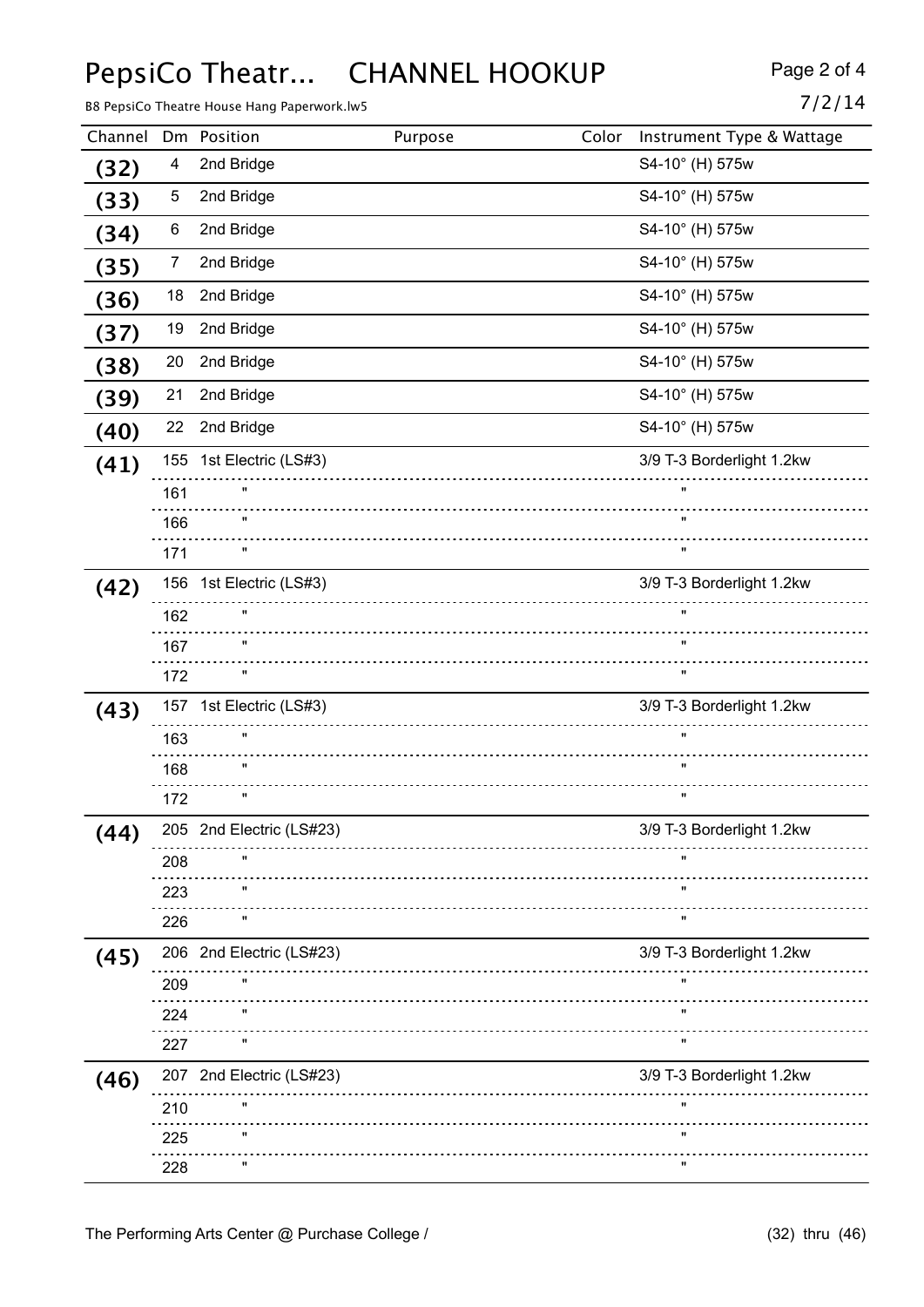# PepsiCo Theatr... CHANNEL HOOKUP Page 3 of 4

B8 PepsiCo Theatre House Hang Paperwork.lw5 7/2/14

| Channel |     | Dm Position             | Purpose | Color | Instrument Type & Wattage |
|---------|-----|-------------------------|---------|-------|---------------------------|
| (51)    | 127 | HR Hanamichi Near       |         |       | S4-19° (H) 575w           |
| (52)    |     | 128 HR Hanamichi Near   |         |       | S4-19° (H) 575w           |
| (53)    |     | 129 HR Hanamichi Near   |         |       | S4-26° (H) 575w           |
| (54)    |     | 130 HR Hanamichi Near   |         |       | S4-26° (H) 575w           |
| (55)    |     | 131 HR Hanamichi Near   |         |       | S4-26° (H) 575w           |
| (56)    |     | 132 HR Hanamichi Near   |         |       | S4-26° (H) 575w           |
| (57)    |     | 139 HL Hanamichi Near   |         |       | S4-19° (H) 575w           |
| (58)    |     | 140 HL Hanamichi Near   |         |       | S4-19° (H) 575w           |
| (59)    |     | 141 HL Hanamichi Near   |         |       | S4-26° (H) 575w           |
| (60)    |     | 142 HL Hanamichi Near   |         |       | S4-26° (H) 575w           |
| (61)    |     | 143 HL Hanamichi Near   |         |       | S4-26° (H) 575w           |
| (62)    |     | 144 HL Hanamichi Near   |         |       | S4-26° (H) 575w           |
| (63)    |     | 133 HR Hanamichi Mid    |         |       | S4-19° (H) 575w           |
| (64)    |     | 134 HR Hanamichi Mid    |         |       | S4-19° (H) 575w           |
| (65)    |     | 135 HR Hanamichi Mid    |         |       | S4-19° (H) 575w           |
| (66)    |     | 136 HR Hanamichi Mid    |         |       | S4-19° (H) 575w           |
| (67)    |     | 110 HR Hanamichi Mid    |         |       | S4-19° (H) 575w           |
| (68)    | 111 | HR Hanamichi Mid        |         |       | S4-19° (H) 575w           |
| (69)    |     | 112 HR Hanamichi Mid    |         |       | S4-19° (H) 575w           |
| (70)    |     | 113 HR Hanamichi Mid    |         |       | S4-19° (H) 575w           |
| (71)    |     | 122 HL Hanamichi Mid    |         |       | S4-19° (H) 575w           |
| (72)    | 124 | <b>HL Hanamichi Mid</b> |         |       | S4-19° (H) 575w           |
| (73)    | 123 | <b>HL Hanamichi Mid</b> |         |       | S4-19° (H) 575w           |
| (74)    |     | 125 HL Hanamichi Mid    |         |       | S4-19° (H) 575w           |
| (75)    | 145 | HL Hanamichi Mid        |         |       | S4-19° (H) 575w           |
| (76)    | 126 | <b>HL Hanamichi Mid</b> |         |       | S4-19° (H) 575w           |
| (77)    |     | 146 HL Hanamichi Mid    |         |       | S4-19° (H) 575w           |
| (78)    |     | 147 HL Hanamichi Mid    |         |       | S4-19° (H) 575w           |
| (79)    |     | 103 HR Hanamichi Far    |         |       | S4-19° (H) 575w           |
| (80)    |     | 104 HR Hanamichi Far    |         |       | S4-19° (H) 575w           |
| (81)    |     | 105 HR Hanamichi Far    |         |       | S4-19° (H) 575w           |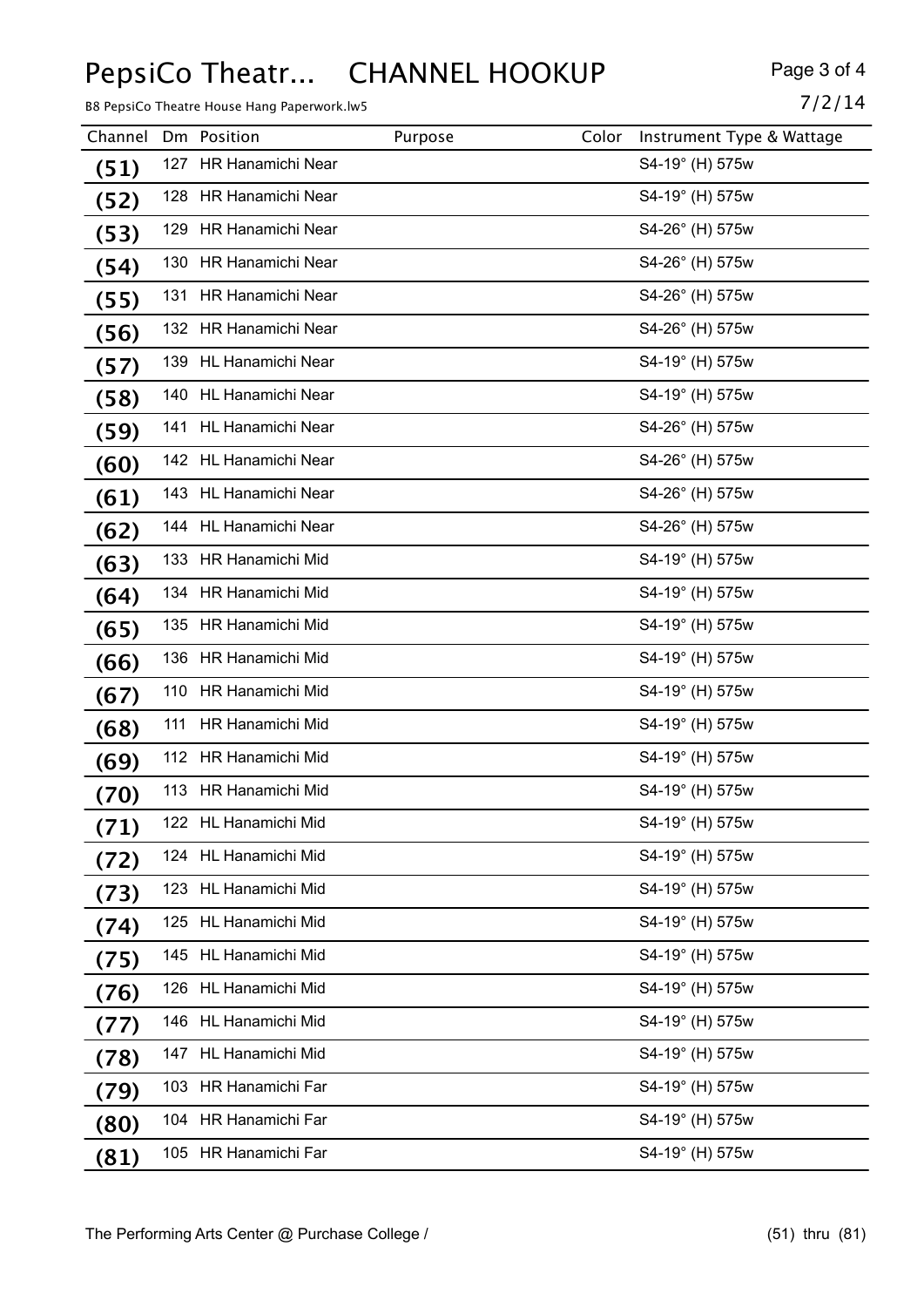# PepsiCo Theatr... CHANNEL HOOKUP Page 4 of 4

|         |     | B8 PepsiCo Theatre House Hang Paperwork.lw5 |                           |                           | 7/2/14 |
|---------|-----|---------------------------------------------|---------------------------|---------------------------|--------|
| Channel |     | Dm Position                                 | Color<br>Purpose          | Instrument Type & Wattage |        |
| (82)    |     | 106 HR Hanamichi Far                        |                           | S4-19° (H) 575w           |        |
| (83)    |     | 107 HR Hanamichi Far                        |                           | S4-19° (H) 575w           |        |
| (84)    |     | 108 HR Hanamichi Far                        |                           | S4-19° (H) 575w           |        |
| (85)    |     | 115 HL Hanamichi Far                        |                           | S4-19° (H) 575w           |        |
| (86)    |     | 116 HL Hanamichi Far                        |                           | S4-19° (H) 575w           |        |
| (87)    |     | 117 HL Hanamichi Far                        |                           | S4-19° (H) 575w           |        |
| (88)    |     | 118 HL Hanamichi Far                        |                           | S4-19° (H) 575w           |        |
| (89)    |     | 119 HL Hanamichi Far                        |                           | S4-19° (H) 575w           |        |
| (90)    |     | 120 HL Hanamichi Far                        |                           | S4-19° (H) 575w           |        |
| (199)   |     | 109 HR Hanamichi Far                        | curtain warmer            | 8" Fresnel (H) 1kw        |        |
|         |     | 121 HL Hanamichi Far                        | w                         | $\mathbf{u}$              |        |
| (200)   |     | 413 HOUSE LIGHT                             | forestage                 | House Lights 2.4kw        |        |
|         | 414 | $\pmb{\mathsf{H}}$                          | Front Orch.               | $\mathbf{u}$              |        |
|         | 415 | $\mathbf{u}$                                | Mid-Orch.                 |                           |        |
|         | 416 | $\pmb{\mathsf{H}}$                          | Aisle Lights              | $\mathbf{u}$              |        |
|         | 417 | $\mathbf{u}$                                | Balcony                   | $\mathbf{u}$              |        |
|         | 418 | Ħ                                           | <b>Observation Booths</b> | $\mathbf{H}$              |        |
|         | 423 | $\pmb{\mathsf{H}}$                          | Orch. Rear Aisle          | $\mathbf{u}$              |        |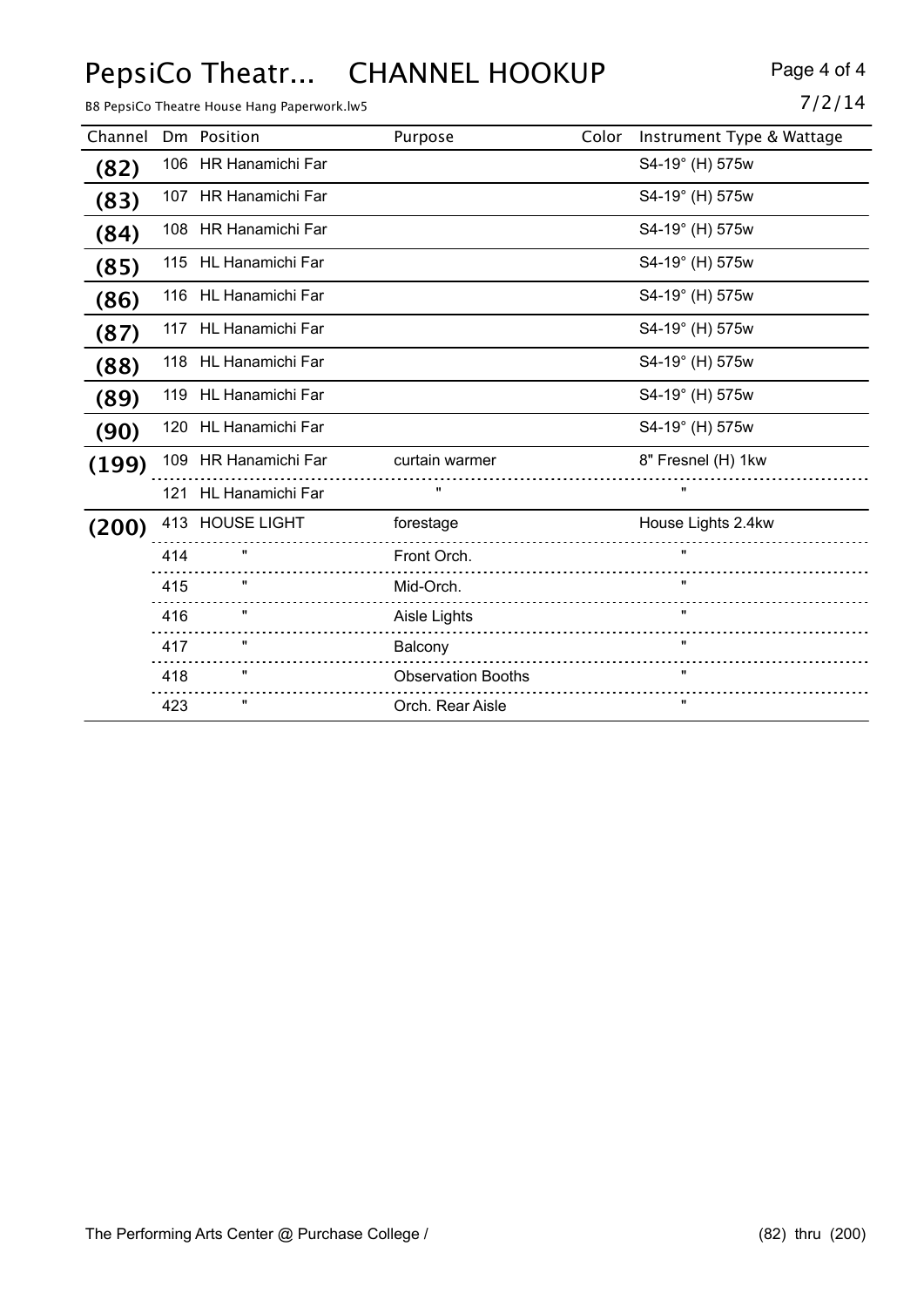# PepsiCo The... INSTRUMENT SCHEDULE

B8 PepsiCo Theatre House Hang Paperwork.lw5 7/2/14

#### **TABLE OF CONTENTS**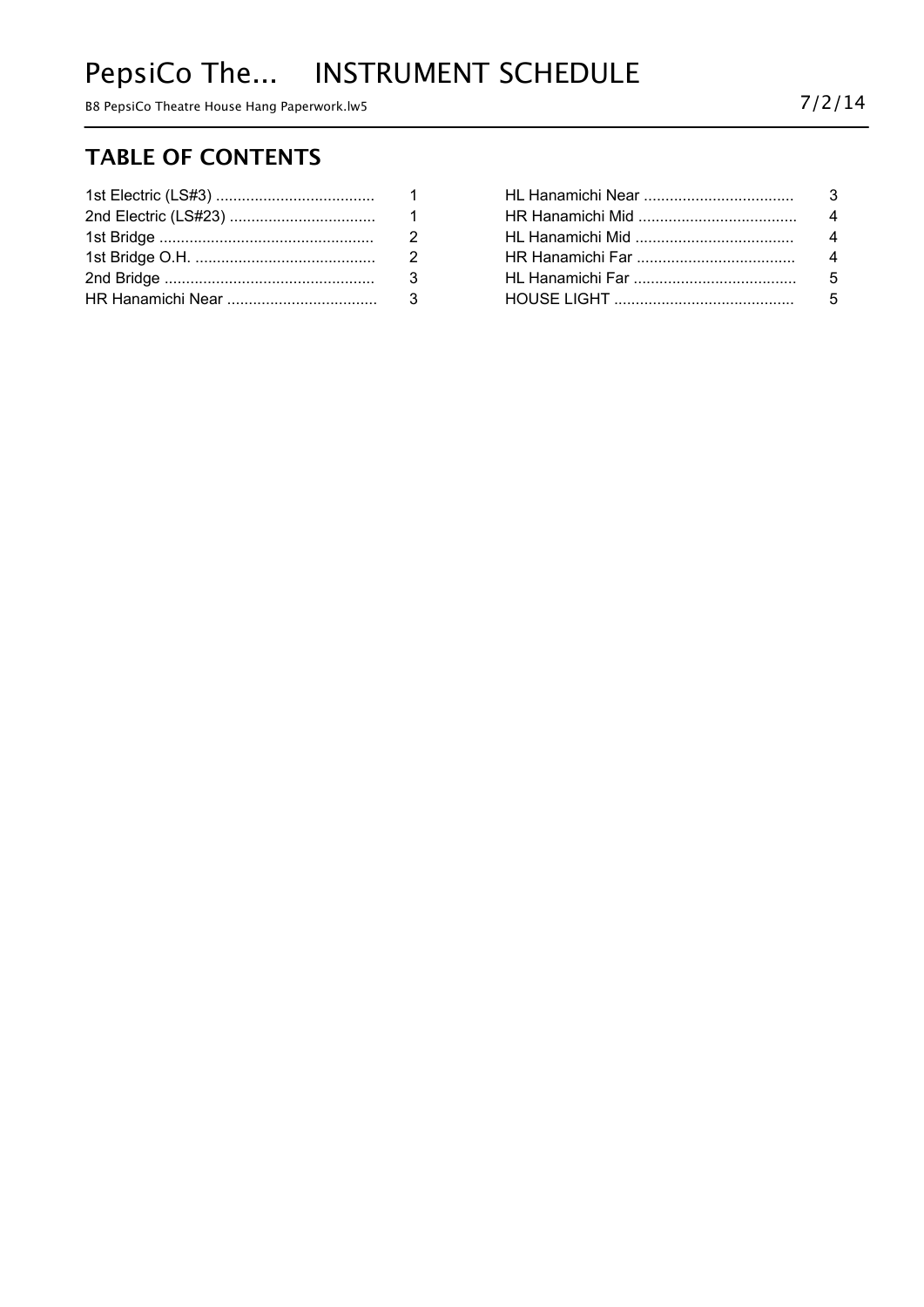# PepsiCo The... INSTRUMENT SCHEDULE Page 1 of 5

B8 PepsiCo Theatre House Hang Paperwork.lw5 7/2/14

#### **1st Electric (LS#3)**

| U#  | Instrument Type & Wattage | Purpose | Color | Chan | Dim |
|-----|---------------------------|---------|-------|------|-----|
| 1.1 | 3/9 T-3 Borderlight 1.2kw |         |       | (41) | 155 |
| 1.2 | 3/9 T-3 Borderlight 1.2kw |         |       | (42) | 156 |
| 1.3 | 3/9 T-3 Borderlight 1.2kw |         |       | (43) | 157 |
| 2.1 | 3/9 T-3 Borderlight 1.2kw |         |       | (41) | 161 |
| 2.2 | 3/9 T-3 Borderlight 1.2kw |         |       | (42) | 162 |
| 2.3 | 3/9 T-3 Borderlight 1.2kw |         |       | (43) | 163 |
| 3.1 | 3/9 T-3 Borderlight 1.2kw |         |       | (41) | 166 |
| 3.2 | 3/9 T-3 Borderlight 1.2kw |         |       | (42) | 167 |
| 3.3 | 3/9 T-3 Borderlight 1.2kw |         |       | (43) | 168 |
| 4.1 | 3/9 T-3 Borderlight 1.2kw |         |       | (41) | 171 |
| 4.2 | 3/9 T-3 Borderlight 1.2kw |         |       | (42) | 172 |
| 4.3 | 3/9 T-3 Borderlight 1.2kw |         |       | (43) | 172 |

#### **2nd Electric (LS#23)**

| U#  | Instrument Type & Wattage | Purpose | Color | Chan | Dim |
|-----|---------------------------|---------|-------|------|-----|
| 1.1 | 3/9 T-3 Borderlight 1.2kw |         |       | (44) | 205 |
| 1.2 | 3/9 T-3 Borderlight 1.2kw |         |       | (45) | 206 |
| 1.3 | 3/9 T-3 Borderlight 1.2kw |         |       | (46) | 207 |
| 2.1 | 3/9 T-3 Borderlight 1.2kw |         |       | (44) | 208 |
| 2.2 | 3/9 T-3 Borderlight 1.2kw |         |       | (45) | 209 |
| 2.3 | 3/9 T-3 Borderlight 1.2kw |         |       | (46) | 210 |
| 3.1 | 3/9 T-3 Borderlight 1.2kw |         |       | (44) | 223 |
| 3.2 | 3/9 T-3 Borderlight 1.2kw |         |       | (45) | 224 |
| 3.3 | 3/9 T-3 Borderlight 1.2kw |         |       | (46) | 225 |
| 4.1 | 3/9 T-3 Borderlight 1.2kw |         |       | (44) | 226 |
| 4.2 | 3/9 T-3 Borderlight 1.2kw |         |       | (45) | 227 |
| 4.3 | 3/9 T-3 Borderlight 1.2kw |         |       | (46) | 228 |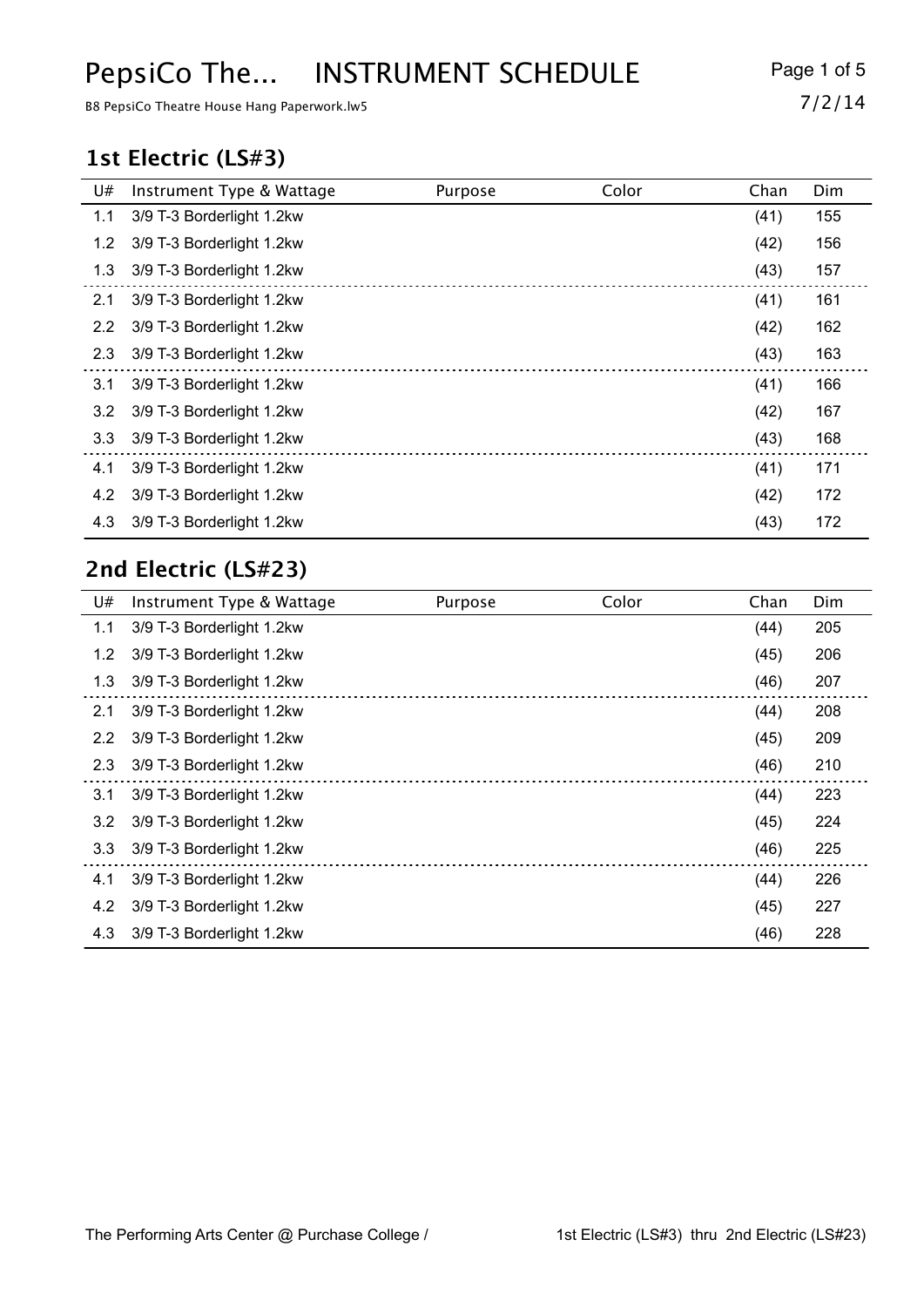### PepsiCo The... INSTRUMENT SCHEDULE Page 2 of 5

B8 PepsiCo Theatre House Hang Paperwork.lw5 7/2/14

#### **1st Bridge**

| U#             | Instrument Type & Wattage | Purpose | Color | Chan | Dim |
|----------------|---------------------------|---------|-------|------|-----|
| $\mathbf{1}$   | S4-19° (H) 750w           |         |       | (1)  | 31  |
| $\overline{2}$ | S4-19° (H) 750w           |         |       | (2)  | 32  |
| 3              | S4-19° (H) 750w           |         |       | (3)  | 33  |
| 4              | S4-19° (H) 750w           |         |       | (4)  | 34  |
| 5              | S4-19° (H) 750w           |         |       | (5)  | 35  |
| 6              | S4-19° (H) 750w           |         |       | (6)  | 36  |
| $\overline{7}$ | S4-19° (H) 750w           |         |       | (7)  | 37  |
| 8              | S4-19° (H) 750w           |         |       | (8)  | 38  |
| 9              | S4-19° (H) 750w           |         |       | (9)  | 39  |
| 10             | S4-19° (H) 750w           |         |       | (10) | 40  |
| 11             | S4-19° (H) 750w           |         |       | (11) | 41  |
| 12             | S4-19° (H) 750w           |         |       | (12) | 42  |
| 13             | S4-19° (H) 750w           |         |       | (13) | 43  |
| 14             | S4-19° (H) 750w           |         |       | (14) | 44  |
| 15             | S4-19° (H) 750w           |         |       | (15) | 45  |
| 16             | S4-19° (H) 750w           |         |       | (16) | 46  |
| 17             | S4-19° (H) 750w           |         |       | (17) | 47  |
| 18             | S4-19° (H) 750w           |         |       | (18) | 48  |
| 19             | S4-19° (H) 750w           |         |       | (19) | 49  |
| 20             | S4-19° (H) 750w           |         |       | (20) | 50  |

### **1st Bridge O.H.**

| U# | Instrument Type & Wattage | Purpose | Color | Chan | Dim |
|----|---------------------------|---------|-------|------|-----|
| 1  | S4-10° (H) 575w           |         |       | (21) | 25  |
| 2  | S4-10° (H) 575w           |         |       | (22) | 26  |
| 3  | S4-10° (H) 575w           |         |       | (23) | 27  |
| 4  | S4-10° (H) 575w           |         |       | (24) | 28  |
| 5  | S4-10° (H) 575w           |         |       | (25) | 29  |
| 6  | S4-10° (H) 575w           |         |       | (26) | 30  |
| 7  | S4-10° (H) 575w           |         |       | (27) | 51  |
| 8  | S4-10° (H) 575w           |         |       | (28) | 52  |
| 9  | S4-10° (H) 575w           |         |       | (29) | 53  |
| 10 | S4-10° (H) 575w           |         |       | (30) | 54  |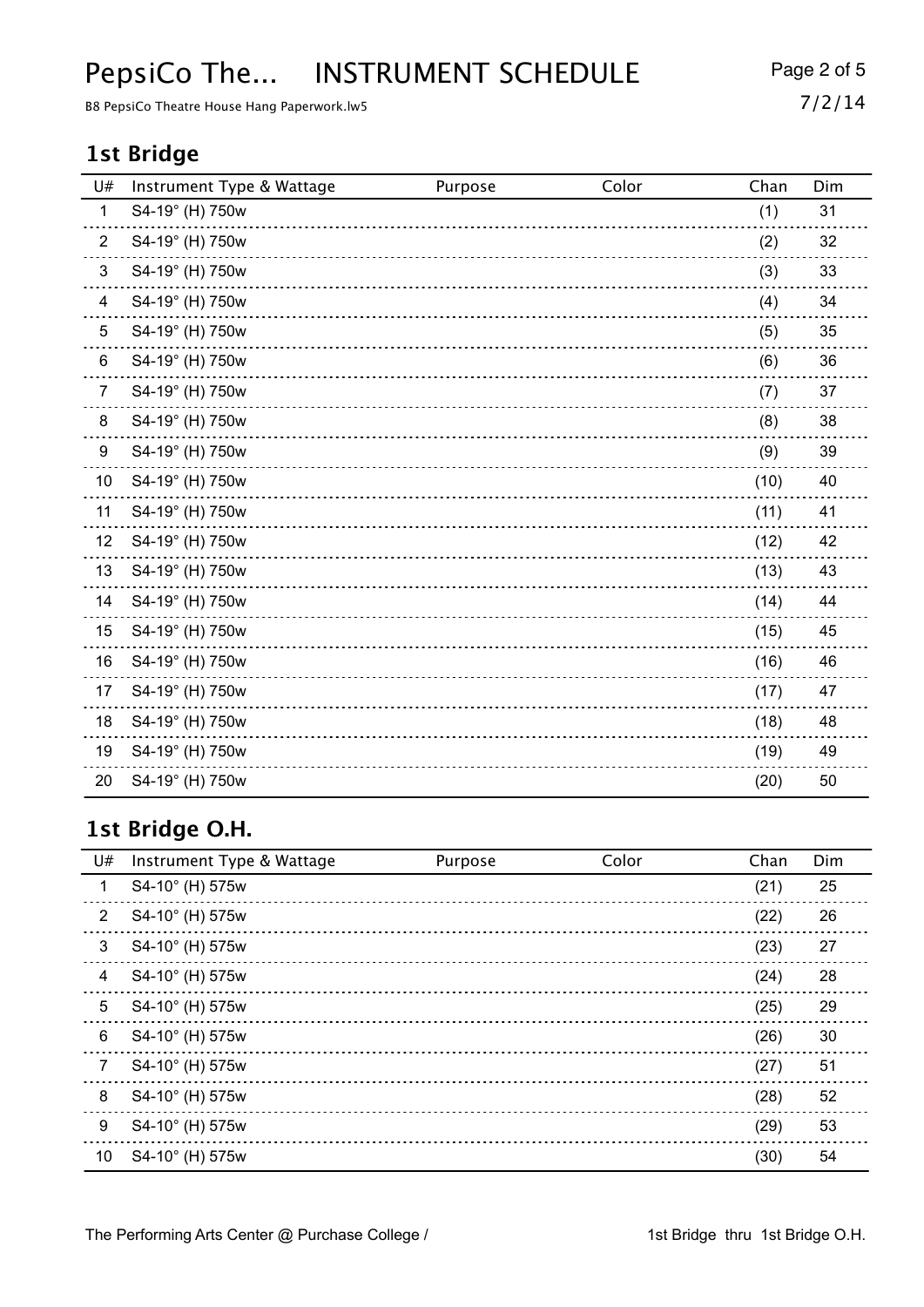# PepsiCo The... INSTRUMENT SCHEDULE Page 3 of 5

B8 PepsiCo Theatre House Hang Paperwork.lw5 7/2/14

#### **2nd Bridge**

| U#              | Instrument Type & Wattage | Purpose | Color | Chan | Dim |
|-----------------|---------------------------|---------|-------|------|-----|
| 1               | S4-10° (H) 575w           |         |       | (31) | 3   |
| $\overline{2}$  | S4-10° (H) 575w           |         |       | (32) | 4   |
| 3               | S4-10° (H) 575w           |         |       | (33) | 5   |
| 4               | S4-10° (H) 575w           |         |       | (34) | 6   |
| 5               | S4-10° (H) 575w           |         |       | (35) | 7   |
| 6               | S4-10° (H) 575w           |         |       | (36) | 18  |
| 7               | S4-10° (H) 575w           |         |       | (37) | 19  |
| 8               | S4-10° (H) 575w           |         |       | (38) | 20  |
| 9               | S4-10° (H) 575w           |         |       | (39) | 21  |
| 10 <sup>°</sup> | S4-10° (H) 575w           |         |       | (40) | 22  |

#### **HR Hanamichi Near**

| U# | Instrument Type & Wattage | Purpose | Color | Chan | Dim |
|----|---------------------------|---------|-------|------|-----|
|    | S4-19° (H) 575w           |         |       | (51) | 127 |
| 2  | S4-19° (H) 575w           |         |       | (52) | 128 |
| 3  | S4-26° (H) 575w           |         |       | (53) | 129 |
| 4  | S4-26° (H) 575w           |         |       | (54) | 130 |
| 5  | S4-26° (H) 575w           |         |       | (55) | 131 |
| 6  | S4-26° (H) 575w           |         |       | (56) | 132 |

### **HL Hanamichi Near**

| U#           | Instrument Type & Wattage | Purpose | Color | Chan | Dim |
|--------------|---------------------------|---------|-------|------|-----|
|              | S4-19° (H) 575w           |         |       | (57) | 139 |
| $\mathbf{2}$ | S4-19° (H) 575w           |         |       | (58) | 140 |
| 3            | S4-26° (H) 575w           |         |       | (59) | 141 |
| 4            | S4-26° (H) 575w           |         |       | (60) | 142 |
| 5            | S4-26° (H) 575w           |         |       | (61) | 143 |
| 6            | S4-26° (H) 575w           |         |       | (62  | 144 |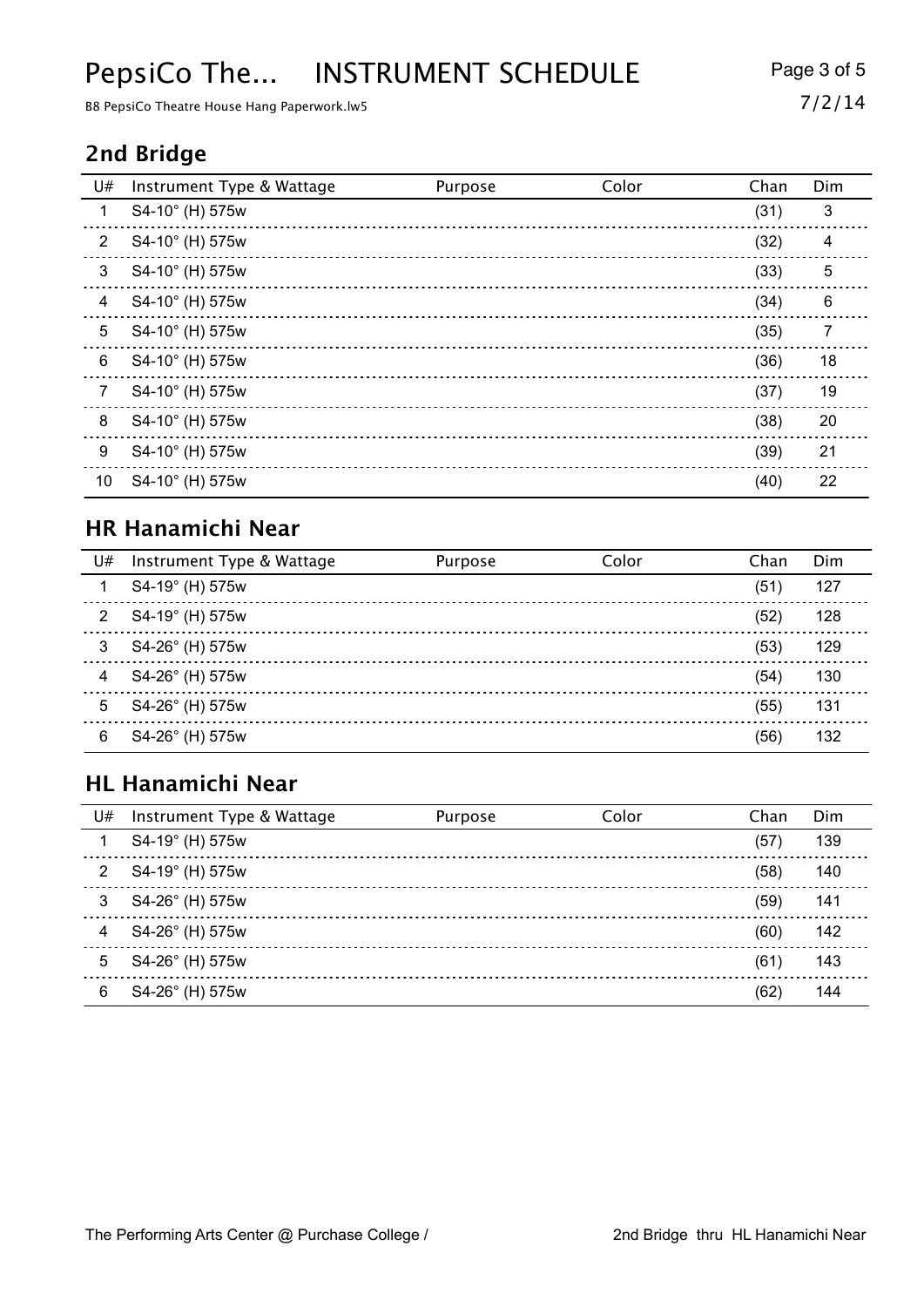# PepsiCo The... INSTRUMENT SCHEDULE Page 4 of 5

B8 PepsiCo Theatre House Hang Paperwork.lw5 7/2/14

#### **HR Hanamichi Mid**

| U#             | Instrument Type & Wattage | Purpose | Color | Chan | Dim |
|----------------|---------------------------|---------|-------|------|-----|
|                | S4-19° (H) 575w           |         |       | (63) | 133 |
| $\overline{2}$ | S4-19° (H) 575w           |         |       | (64) | 134 |
| 3              | S4-19° (H) 575w           |         |       | (65) | 135 |
| 4              | S4-19° (H) 575w           |         |       | (66) | 136 |
| 5              | S4-19° (H) 575w           |         |       | (67) | 110 |
| 6              | S4-19° (H) 575w           |         |       | (68) | 111 |
|                | S4-19° (H) 575w           |         |       | (69) | 112 |
| 8              | S4-19° (H) 575w           |         |       | (70) | 113 |

#### **HL Hanamichi Mid**

| U# | Instrument Type & Wattage | Purpose | Color | Chan | Dim |
|----|---------------------------|---------|-------|------|-----|
| 1  | S4-19° (H) 575w           |         |       | (71) | 122 |
| 2  | S4-19° (H) 575w           |         |       | (72) | 124 |
| 3  | S4-19° (H) 575w           |         |       | (73) | 123 |
| 4  | S4-19° (H) 575w           |         |       | (74) | 125 |
| 5  | S4-19° (H) 575w           |         |       | (75) | 145 |
| 6  | S4-19° (H) 575w           |         |       | (76) | 126 |
| 7  | S4-19° (H) 575w           |         |       | (77) | 146 |
| 8  | S4-19° (H) 575w           |         |       | (78) | 147 |

### **HR Hanamichi Far**

| U#             | Instrument Type & Wattage | Purpose        | Color | Chan  | Dim |
|----------------|---------------------------|----------------|-------|-------|-----|
|                | S4-19° (H) 575w           |                |       | (79)  | 103 |
| $\overline{2}$ | S4-19° (H) 575w           |                |       | (80)  | 104 |
| 3              | S4-19° (H) 575w           |                |       | (81)  | 105 |
| 4              | S4-19° (H) 575w           |                |       | (82)  | 106 |
| 5              | S4-19° (H) 575w           |                |       | (83)  | 107 |
| 6              | S4-19° (H) 575w           |                |       | (84)  | 108 |
|                | 8" Fresnel (H) 1kw        | curtain warmer |       | (199) | 109 |